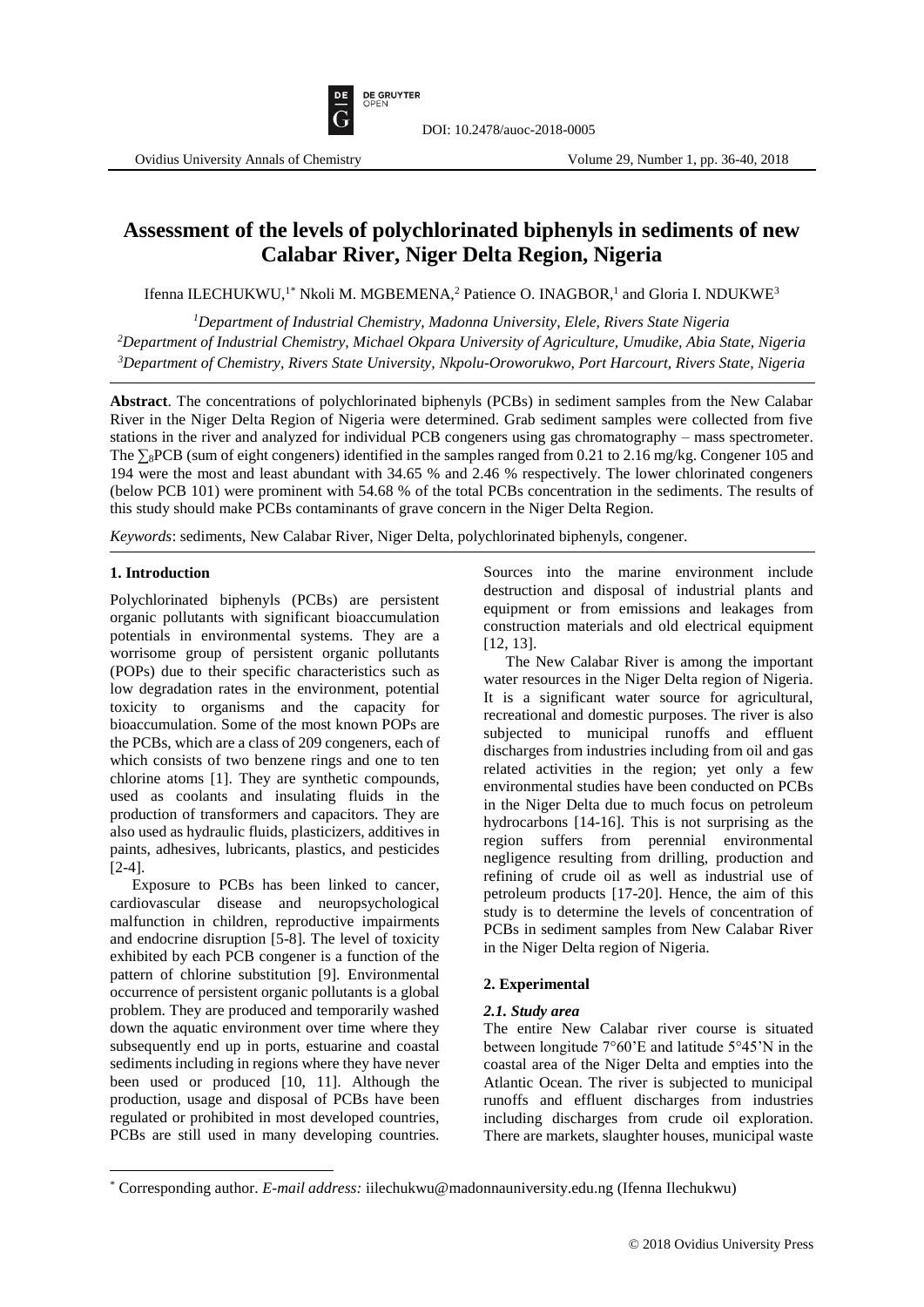disposal and incineration points along the banks of the river. Dredging, fishing and recreational activities also occur in the river. The river once served as a ship construction yard and is presently littered with abandoned ships and boats.

#### *2.2. Sample collection*

Sediment samples were collected from five different stations using a Van-Veen grab sampler. At each station, samples were collected from three points across the river and then thoroughly mixed to form a composite sample. The samples were packed in ice boxes and stored at 4 °C until analysis. Samples were air-dried at ambient temperature, ground with porcelain mortar and pestle and passed through 0.5 mm sieve.

#### *2.3. Extraction*

Sediment samples (2 g) were separately weighed into glass bottles and 20 ml hexane was added to each glass bottle for extraction. Glass bottles with contents were placed in an ultrasonic shaker for 1 hour. The process was repeated twice; after which the extracts were pooled and concentrated to 2 ml using a rotary evaporator. Clean up of extracts was done using column chromatography. Packing of the column was done using the slurry method and silica gel (130-270 mesh) as stationary phase.

Table 1. GPS coordinates of the sampling stations.

| <b>Coordinates</b>                      |
|-----------------------------------------|
| Latitude: $4.8872$<br>Longitude: 6.8924 |
| Latitude: 4.8921<br>Longitude: 6.8988   |
| Latitude: 4.8842<br>Longitude: 6.8936   |
| Latitude: 4.8892<br>Longitude: 6.8985   |
| Latitude: 4.8979<br>Longitude: 6.8999   |
|                                         |

The concentrated extract was introduced into an already packed 15 cm  $\times$  1 cm glass column and eluted with 30 ml dichloromethane (DCM) to obtain the fraction containing the PCBs. The fractions were concentrated to 2 ml using a rotary evaporator and then analyzed using gas chromatography – mass spectrometer (GC-MS). Concentrations of PCBs in the fractions were monitored with Agilent 7820A gas chromatograph equipped with Agilent 5975 series mass spectrometer detector (MSD). A fused - silica capillary column (30 m  $\times$  0.25 mm  $\times$  0.25 µm) was used for the quantification. The oven temperature was programmed from an initial temperature of 50  $\mathrm{^{\circ}C}$  (1 min) to 290 °C at the rate of 10 °C min<sup>-1</sup> and was maintained at 290  $\mathrm{^{\circ}C}$  for 20 min. Helium was used as the carrier gas. PCBs concentrations were determined

through comparison of the retention times of the chromatographic peaks of the samples to the external standard solution. Compound identification was confirmed with the MSD in SIM mode (scan range 40 – 350 amu). Concentrations of individually resolved peaks were summed to obtain the total PCBs concentration in each sampling station.

#### *2.4. Quality Control*

The quality control procedures included the analysis of the reference materials and procedural blanks. The results of the reference materials were within the certified range for the representative PCBs.

#### **3. Results and discussion**

The analyzed sediment samples from the New Calabar River showed the presence of eight PCB congeners: 2-chlorobiphenyl (PCB 1), 2,3 dichlorobiphenyl (PCB 5), 2,2',5 - trichlorobiphenyl (PCB 18), 3,3',4,4' - tetrachlorobiphenyl (PCB 77), 2,3,3',4,4' - pentachlorobiphenyl (PCB 105), 2,3,3',4,4',5 - hexachlorobiphenyl (PCB 156), 2,3,3'4,4'5,5' - heptachlorobiphenyl (PCB 189) and 2,2',3,3',4,4',5,5' - octachlorobiphenyl (PCB 194) (Table 2) [21]. The total PCBs obtained from all sampling stations were higher than the recommended sediment quality guidelines for the protection of aquatic life [22]. They were also higher than results obtained from similar studies of different locations in the Niger Delta Region [14-16]. The  $\Sigma_8$ PCB concentration ranged from 0.21 to 2.16 mg/kg. Congener 105 and 194 were the most and least abundant with 34.65 % and 2.46 % respectively (Figure 1).



### Figure 1. Percentage contribution of each congener to the total PCBs in the sediments.

The lower chlorinated congeners (below PCB 101) represented 54.68 % of the total PCBs concentration in the sediments. The dominance of lower chlorinated congeners suggests that there are no significant local sources of the PCBs. This may be because lower chlorinated PCBs are usually transported to a further distance from the source than the highly chlorinated PCBs [23]. It may also be as a result of depletion of the higher chlorinated congeners [11, 24]. It is important to note that congeners 105, 156, and 189 identified in these samples are among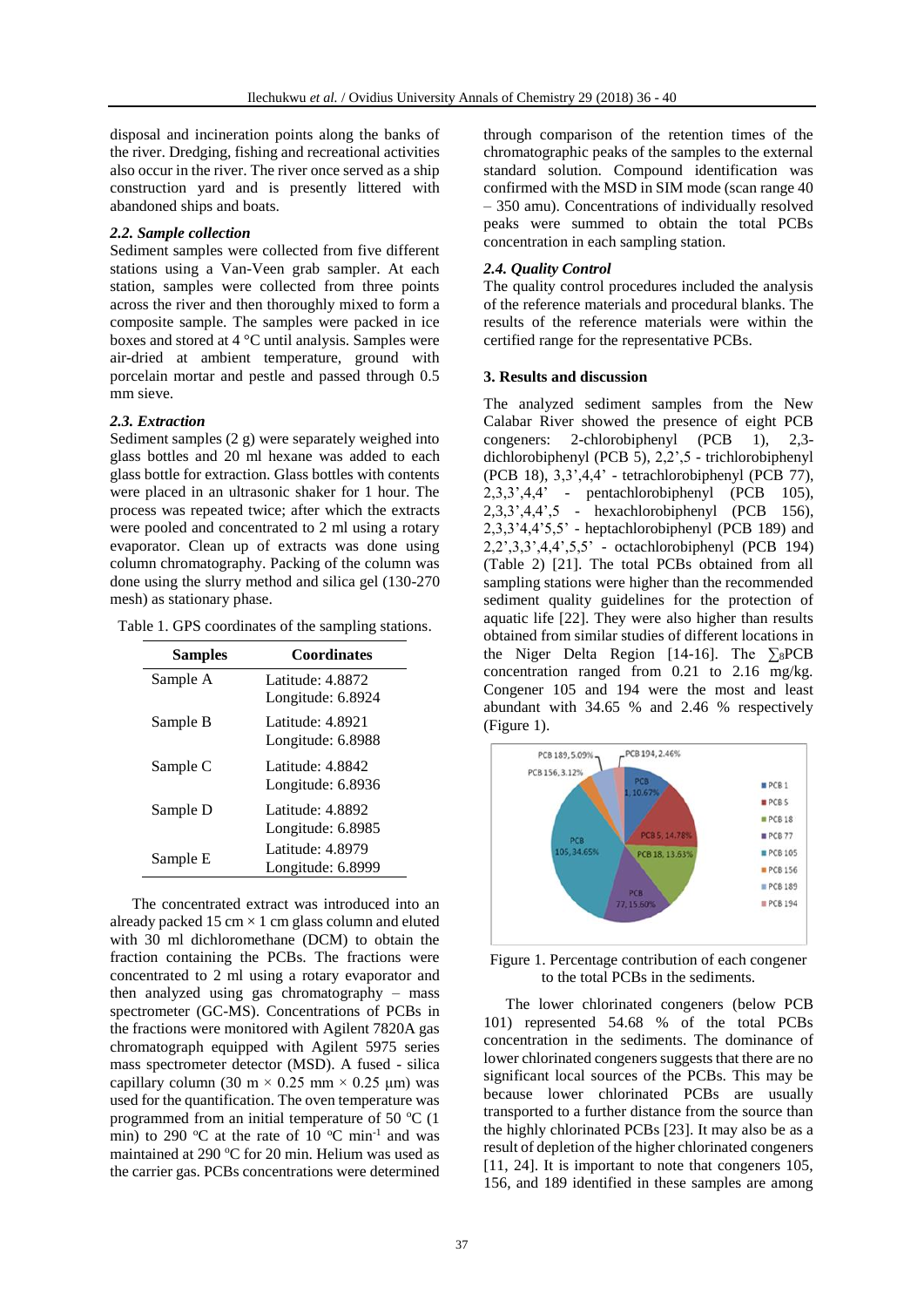the most toxic PCB congeners known as the dioxinlike PCBs (DL-PCBs) [25]. The presence of PCBs in the sediments of the New Calabar River may be due to wastes dump as well as the industrial and shipping activities within the vicinities of the river. PCB 105, which is the most prominent PCB congener in this

study has been implicated as a derivative of paint additives [26]. Other PCB sources include incinerators, indiscriminate disposal of solid and liquid waste, industrial discharge, human faeces and runoffs from market [9, 13].

|                                        | Mass to<br>charge ratio | <b>PCBs</b> concentration (mg/kg) |      |           |      |      |               |
|----------------------------------------|-------------------------|-----------------------------------|------|-----------|------|------|---------------|
| <b>PCBs</b>                            |                         | <b>Sampling sites</b>             |      |           |      |      | $\Sigma$ PCBs |
|                                        |                         | A                                 | B    |           | D    | E    |               |
| PCB <sub>1</sub>                       | 188                     | 0.01                              | 0.11 | 0.21      | 0.21 | 0.11 | 0.65          |
| PCB <sub>5</sub>                       | 222                     | 0.08                              | 0.12 | 0.20      | 0.28 | 0.22 | 0.90          |
| <b>PCB 18</b>                          | 256                     | 0.05                              | 0.05 | 0.23      | 0.25 | 0.25 | 0.83          |
| <b>PCB 77</b>                          | 292                     | 0.07                              | 0.07 | 0.27      | 0.27 | 0.27 | 0.95          |
| <b>PCB 105</b>                         | 326                     | <b>ND</b>                         | 0.01 | 1.00      | 0.10 | 1.00 | 2.11          |
| <b>PCB</b> 156                         | 360                     | <b>ND</b>                         | 0.01 | <b>ND</b> | 0.10 | 0.08 | 0.19          |
| <b>PCB 189</b>                         | 394                     | <b>ND</b>                         | 0.02 | 0.01      | 0.09 | 0.19 | 0.31          |
| <b>PCB 194</b>                         | 428                     | <b>ND</b>                         | 0.01 | 0.09      | 0.01 | 0.04 | 0.15          |
| $\mathcal{F}_{\mathbf{8}}\mathbf{PCB}$ |                         | 0.21                              | 0.40 | 2.01      | 1.31 | 2.16 | 6.09          |

Table 2. PCB concentration in the sediments of New Calabar River.

ND: Not detected



Figure 2. Chromatogram of sample E.

#### **4. Conclusion**

The sediments of New Calabar River in the Niger Delta Region of Nigeria were contaminated by polychlorinated biphenyls (PCBs). While PCB 105 was the most prominent congener, the lower chlorinated congeners (below PCB 101) represented 54.68% of the total PCB concentration in the sediment. This study provides results that can be used as a reference regarding PCBs levels in New Calabar River and by extension, the Niger Delta region. It underscores the significance of increasing anthropogenic activities in the region besides oil and gas as well as the need to extend environmental monitoring to pollutants other than petroleum hydrocarbons.

#### **Conflict of interest**

The authors declare that there is no conflict of interest regarding this research article.

#### **References**

- [1]. O. Hutzinger, S. Safe, V. Zitko, The Chemistry of PCBs. CRC Press, Boca Raton, FL, 1974.
- [2]. F. Anna, Determining the PCBs in fish and sediment samples related to intercomparison studies, Polish Journal of Environmental Studies 22 (2013) 1341-1347.
- [3]. A.R. Schneider, H.M. Stapleton, J. Cornwell, J.E. Baker, Recent declines in PAH, PCB and toxaphene levels in the Northern Great Lakes as determined from high resolution sediment cores,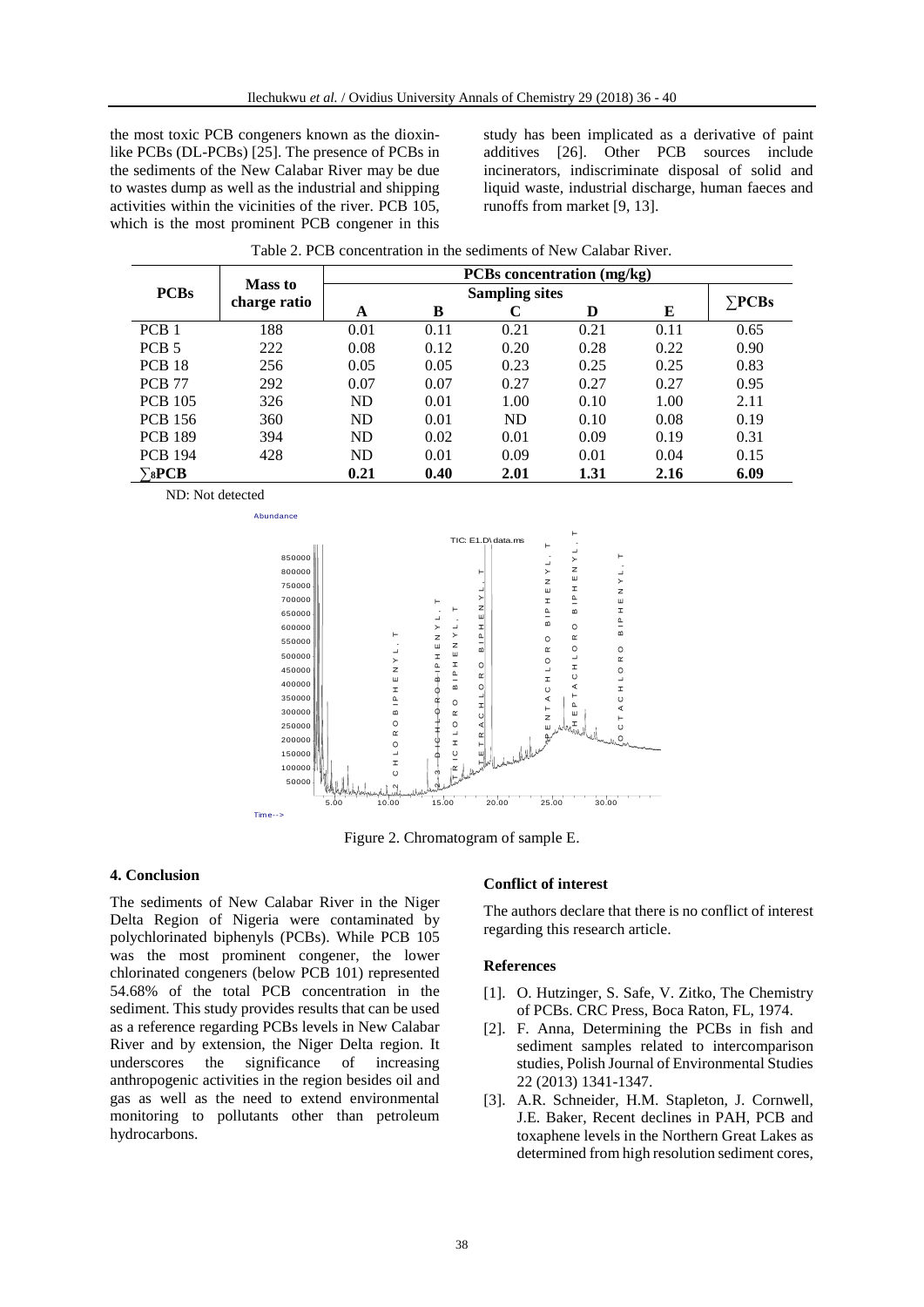Environmental Science and Technology 35 (2001) 3809-3815.

- [4]. B. Strandberg, C. Bandh, B. Bavel, A. Bergqvist, D. Broman, R. Ishag, C. Naf, C. Rappe, Organochlorine compounds in the Gulf of Bothnia, sediment and benthic species, Chemosphere 40 (2000) 1205-1211.
- [5]. M.H. Ward, J.S. Colt, C. Metayer, R.B. Gunier, J. Lubin, V. Crouse, M.G. Nishioka, P. Reynolds, P.A. Buffler, Residential exposure to polychlorinated biphenyls and organochlorine pesticides and risk of childhood leukemia, Environmental Health Perspectives 117 (2009) 1007-1013. Doi: 10.1289/ehp.0900583
- [6]. A. Goncharov, R.F. Haase, A. Santiago-Rivera, G. Morse, R.J. McCaffrey, R. Rej, D.O. Carpenter, High serum PCBs are associated with elevation of serum lipids and cardiovascular disease in a naïve American population, Environmental Research 106 (2008) 226-239.
- [7]. S.L. Schantz, J.J. Widholm, D.C. Rice, Effects of PCB exposure on neuropsychological function in children, Environmental health Perspectives 111 (2003) 357-376.
- [8]. T. Colborn, M.J. Smolen, Epidemiological analysis of persistent organochlorine contaminants in cetaceans, Reviews of Environmental Contamination and Toxicology 146 (1996) 91 – 172.
- [9]. N.U. Benson, O.H Fred-Ahmadu, A.E. Adedapo, W.U. Anake, Characterisation of polychlorinated biphenyls in coastal inland seawater, Nigeria, Earth and Environmental Science 68 (2017) 012007.
- [10]. T. Combi, C.C. Martins, S. Taniguchi, J. Leonel, R. A. Lourenco, R. C. Montone, Depositional history and inventories of polychlorinated biphenyls (PCBs) in sediment cores from an Antarctic Specially Managed Area (Admiralty Bay, King George Island), Marine Pollution Bulletin 118 (2017) 447 - 451. Doi: 10.1016/j.marpolbul.2017.03.031
- [11]. A. El Nemr, A.A. Moneer, A. Khaled, A. El-Sikaily, Contamination and risk assessment of organochlorines in surface sediments of Egyptian Mediterranean coast, Egyptian Journal of Aquatic Research 38 (2012) 7-21.
- [12]. M. Kohler, J. Tremp, M. Zennegg, C. Seiler, S. Minder-Kohler, M. Beck, P. Lienemann, L. Wegmann, P. Schmi, Joint sealants: an overlooked diffuse source of polychlorinated biphenyls in buildings, Environmental Science and Technology 39 (2005) 1967-1973.
- [13]. A.O. Barakat, M. Kim, Y. Qian, T.L. Wade, Organochlorine pesticides and PCB residues in sediments of Alexandria harbor, Egypt, Marine Pollution Bulletin 44 (2002) 1421-1434.
- [14]. O. Edjere, O. Iyekowa, Assessment of the levels of polychlorinated biphenyls (PCBs) in

Orogodo River sediments Agbor, Delta State, Nigeria, Ovidius University Annals of Chemistry 28 (2017) 25-29. Doi: 10.1515/auoc-2017-0005

- [15]. E.O. Fagbote, E.O. Olanipekun, Levels of aromatic hydrocarbons and polychlorinated biphenyls in sediment of bitumen deposit impacted area, International Journal of Environmental Science and Technology 7 (2010) 561-570.
- [16]. L.I.N. Ezemonye, Polychlorinated biphenyls (PCBs) levels and distribution in Ethiope and Benin Rivers of the Niger Delta, Nigeria: surface water and sediments, International Journal of Environmental Studies 62 (2007) 491-504.
- [17]. I. Ilechukwu, L.C. Osuji, M.O. Onyema, G.I. Ndukwe, Occurrence and sources of aliphatic hydrocarbons in soils within the vicinity of hot mix asphalt plants in Obigbo and Igwuruta areas of Rivers State, Nigeria, Journal of Applied Science and Environmental Management 20 (2016) 1087 - 1094.
- [18]. L.C. Osuji, I.P. Ilechukwu, M.O. Onyema, Distribution and sources of aliphatic hydrocarbons (AHCs) and polycyclic aromatic hydrocarbons (PAHs) within the vicinity of a hot mix asphalt (HMA) plant in Port Harcourt, Nigeria, International Journal of Environmental Sciences 3 (2012) 697 - 706.
- [19]. L.C. Osuji, O. Achugasim, Environmental degradation of polluting aromatic and aliphatic hydrocarbons; a case study, Chemistry and Biodiversity 4 (2007) 424 – 430.
- [20]. C.A. Anyakora, K.A. Ogbeche, P. Palmer, H. Coker, G. Ukpo, C. Ogah, GC/MS analysis of polynuclear aromatic hydrocarbons in sediment samples from the Niger Delta Region, Chemosphere 60 (2005) 990 - 997. Doi: 10.1016/j.chemosphere.2004.12.073
- [21]. S.A. Mills III, D.I. Thai, J. Barney, A summary of the 209 PCB congener nomenclature, Chemosphere 68 (2007) 1603 – 1612. Doi: 10.1016/j.chemosphere.2007.03.052
- [22]. Canadian Council of Ministers of Environment, Sediment quality guidelines for the protection of aquatic life (2001).
- [23]. D.M.S. Aly Salem, A. Khaled, A. El Nemr, Assessment of pesticides and polychlorinated biphenyls (PCBs) in sediments of the Egyptian Mediterranean Coast, Egyptian Journal of Aquatic Research 39 (2013) 141-152. Doi: 10.1016/j.ejar.2013.11.001
- [24]. I. Tolosa, J.M. Bayona, J. Albaiges, Spatial and temporal distribution, fluxes, and budgets of organochlorinated compounds in Northwest Mediterranean sediments, Environmental Science and Technology 29 (1995) 2519-2527.
- [25]. L. Webster, P. Roose, B. Bersuder, M. Kotterman, M. Haarich, K. Vorkamp,